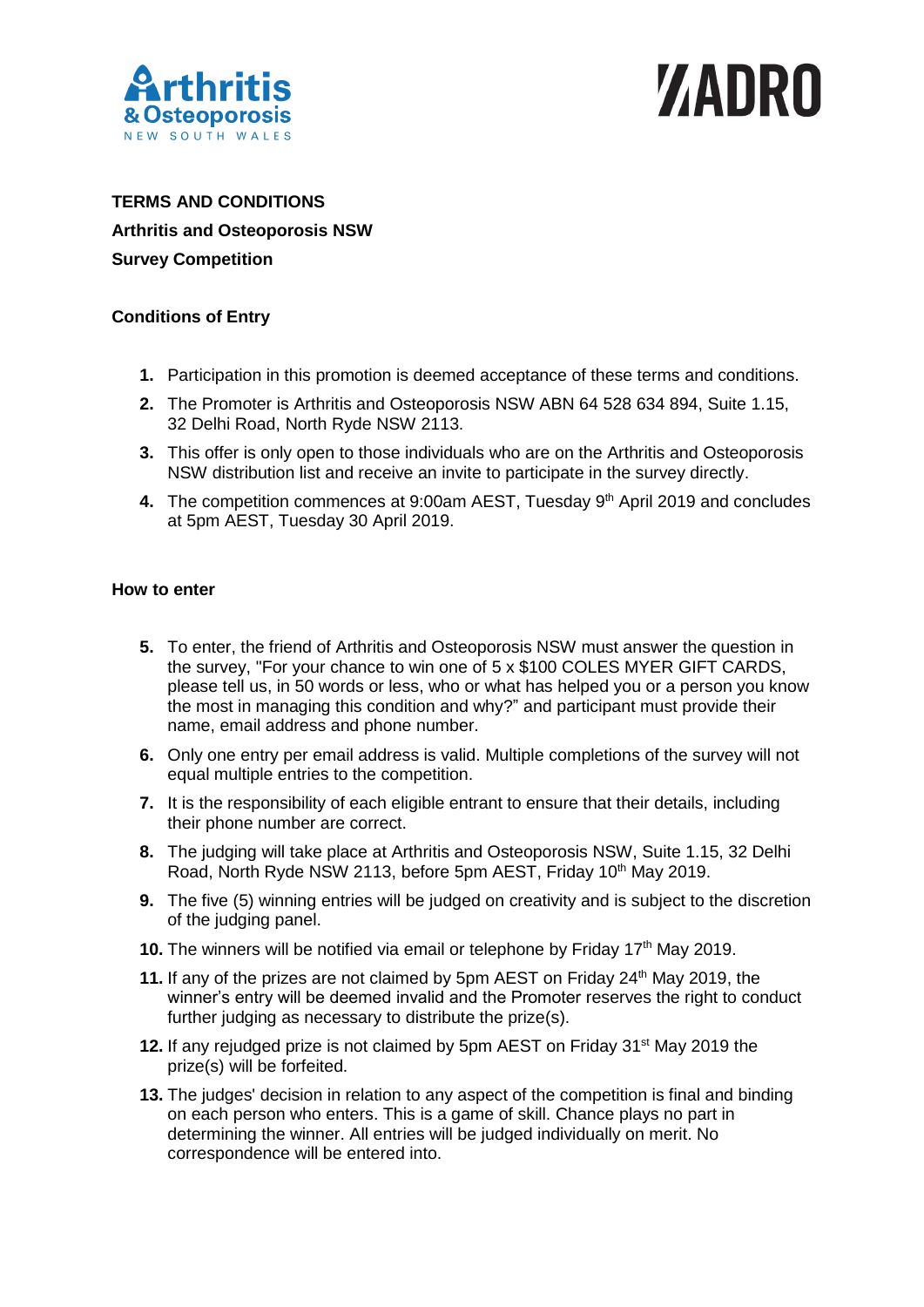

# WADRO

### **Prizes**

- **14.** The five (5) entries deemed the most creative will each receive one (1) \$100 Coles Myer gift card.
- **15.** The total prize pool is valued up to \$500.

#### **Other**

- **16.** The Promoter reserves the right to verify the validity of entries (including an entrant's identity, age and place of residence) and to disqualify any eligible entrant where the Promoter believes that the entry or the entry process has been tampered with or where any entry has been submitted not in accordance with the Terms and Conditions.
- **17.** The competition is open to Australian citizens and permanent residents of 18 years and over only from the opening of the survey promotion.
- **18.** The Promoter accepts no responsibility for any lost, late, misdirected claims or correspondence due to incorrect entrant information.
- **19.** The Promoter collects entrants' personal information in order to conduct the promotion. If the information requested is not provided, the entrant may not be able to participate in the promotion. All personal information collected will be dealt with in accordance with the Promoter's Australian privacy laws and the Promoter's Privacy Policy, which can be viewed at [https://www.arthritisnsw.org.au/privacy/.](https://www.arthritisnsw.org.au/privacy/) The Promoter will not disclose this information to anyone other than contractors who provide services to the Promoter for the purposes of conducting this promotion unless compelled or permitted by law.
- **20.** If the prize is unavailable, the Promoters, in their discretion, reserve the right to substitute the prize with a prize to the equal value and/or specification, subject to any written directions from a regulatory authority.
- **21.** The Promoter reserves the right, at its sole discretion and without notice, to cancel, modify or suspend these terms and/or this promotion in whole or in part, including, but not limited to in the event of fraud, technical or other difficulties or if the integrity of the Promotion is compromised, subject to any written directions from the various lottery departments and without liability to the participant. The contact details of the winning entry may be passed onto a third party for prize notification and fulfilment.
- **22.** The prizes cannot be assigned, transferred, redeemed for cash, or substituted except by the Promoter who may at their sole discretion, subject to the relevant state authorities, substitute any prize with one of comparable value if the advertised prize is or becomes unavailable for any reason.
- **23.** In the event of war, terrorism, state of emergency or disaster, the Promoters reserve the right to cancel, terminate, modify or suspend the promotion or suspend or modify a prize, subject to any written directions from a relevant regulatory authority.
- **24.** Entrants consent to the Promoter using the entrant's name, likeness, image and/or voice in the event that they are a winner (inc. photograph, film, and/or recording of